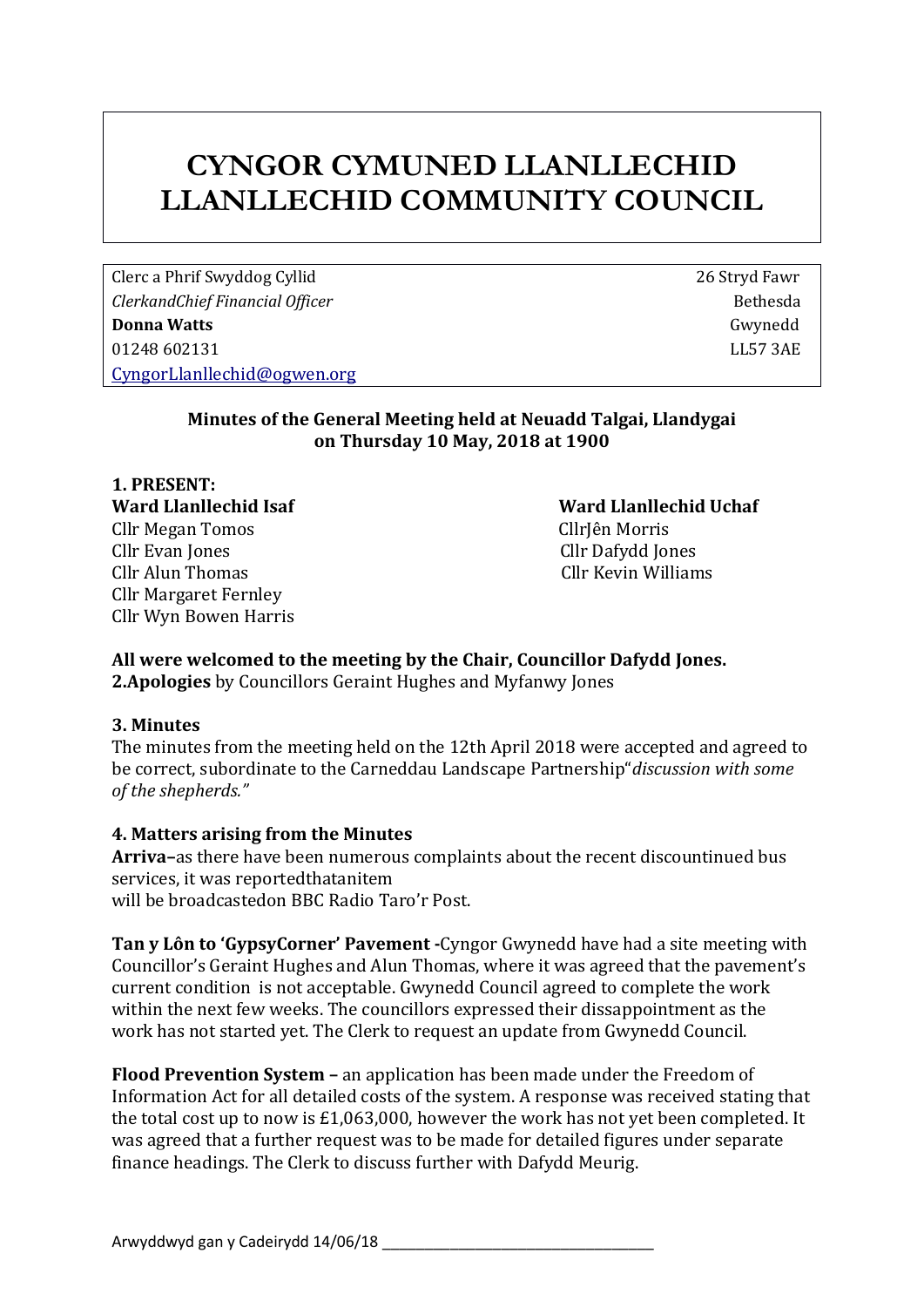**Lamb Sale -** Invoice still oustanding. It was agreedthat a letter will be sent via recorded delivery**.**

**Tal y Bont Playing Field –**Partneriaeth Ogwen to help raise ideas on how to promote the use of the playing field.

**Potholes on road -** it was reported that another pothole has appreared on Lôn Ddŵr, and that the road near Bronydd still requires cleaning. Also, a pothole has appeared at Bryn Eglwys, Llanllechid.

**Tal y Bont Speed Humps –**need painting as drivers are not able to see them in the dark. The Clerk has notified Cyngor Gwynedd.

**Rural Gwynedd Innovation –** Cllr. Geraint Hughes reported on the wi-fi pilot. The Council is very keen to be a part of this project. Rural Gwynedd Innovation will be in contact when there is more information.

# **5. Payments**

The following payments were authorised: Neuadd Talgai (April) £25.00

#### **6. Correspondence**

**Submitted –**a letter from Partneriaeth Ogwen regarding the transfer of the Library to the community, including the costs involved. The Council agreed to be a part of the agreement.

**Submitted**- A letter was received by H Roberts regarding grazing rights. The Clerk to respond to the letter.

**Submitted –** a letter was received fromMr & Mrs Temple Morris regarding grazing on the mountain. The Clerk to respond with a letter of support.

**Submitted –**Letter from Partneriaeth Ogwen – copy of the draft business plan. All membersto readandsubmit any comments.

**Submitted –**email by the Welsh Language Services Manager –Consultation on the Promotion of the Welsh Language Scheme in Gwynedd 2018-2023. It was agreed that all will reply individually.

**Submitted -**report from the Independent Remuneration Panel for Wales - Annual Report 2017-18. It was reported that a yearly allowance is available for all members for costs incurred in relation to using telephone/mobile, IT, consumables and so on. Themembers to contact the Clerk if they wish to make a claim.

**Submitted –** letter from M Hughes regarding grazing on the mountain. The Clerk to respond.

**Submitted –** email from Gwynedd Council – The

HighwaysDepartment'sWorkProgramme May 2018. This correspondence was noted.

**Submitted -**A letter from the BHIB regarding the renewal of the insurance policy. The Clerk to act once comparative prices have been received.